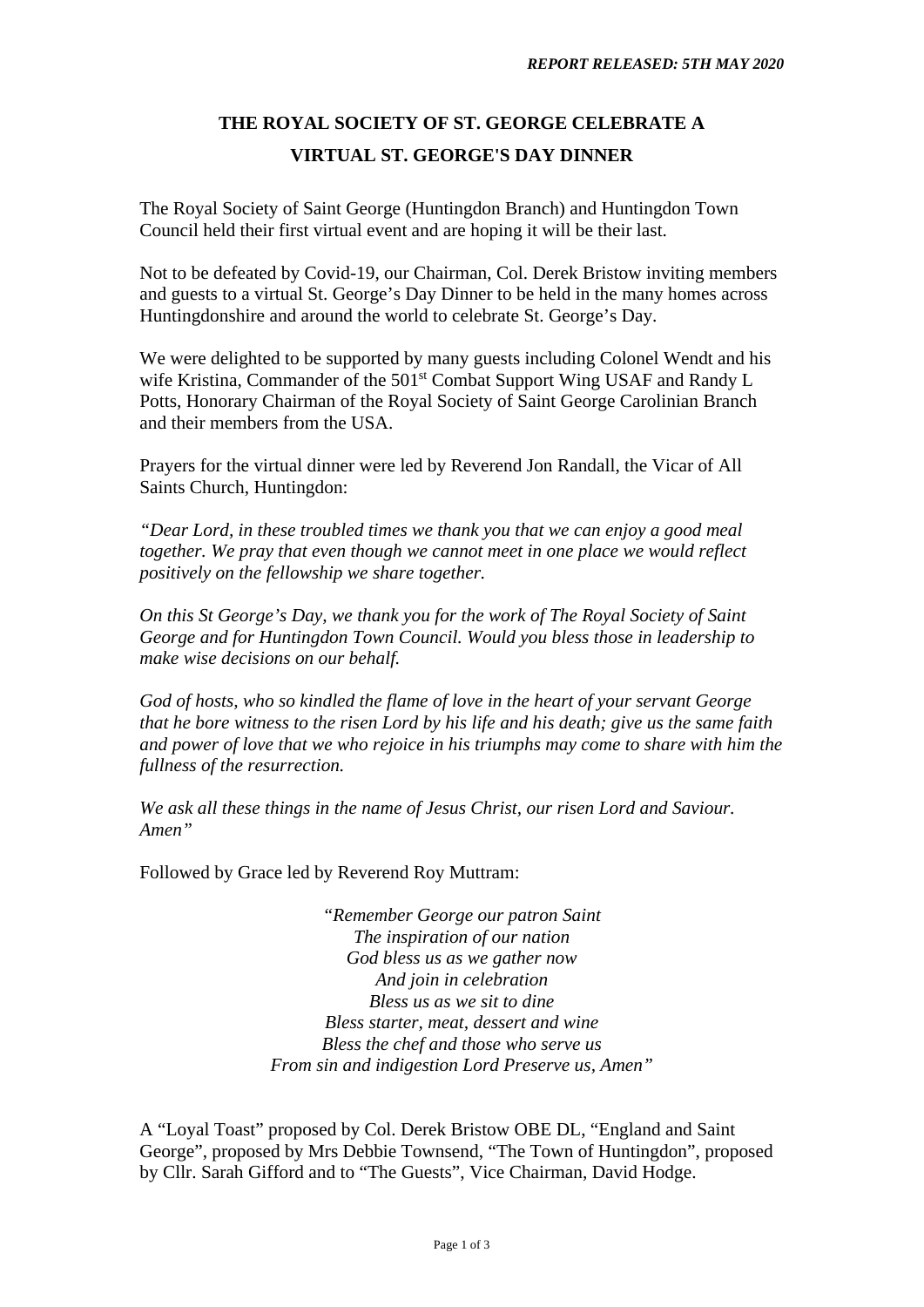Rosemary Wheeler proposed the Toast to "Absent Friends"

*"Tell England we shall soon come back To the woods in bluebell time To see the dancing daffodils The chestnut and the lime To climb the purple heather hill And find the cold wind blows there still"* 

Our President, Mrs Julie Spence HM Lord Lieutenant for Cambridgeshire sent the following message to the Branch that encapsulates the unusual and unprecedented times we currently live in:

*"We find ourselves in unusual and unprecedented times. Even the normality provided by the Royal Calendar has been disrupted - no gun salute on Her Majesty's 94th birthday and no flags over buildings. No Trooping of the Colour, no Royal Garden Parties to salute those working hard for our nation, both nationally and locally, in our communities, and no Gold Duke of Edinburgh's Award presentations at Buckingham Palace to recognise the hard work and enterprise of our young people.* 

*Instead we have a dispersed Royal family grappling with new ways of working - Royal hospital openings by video conference call, and the sending of video, Twitter, Instagram messages and more traditional letters of support to Royal patronage's and those working on the front line.* 

*As a nation we and the Royal Family, along with many other nations, have applauded the stoic and inspirational efforts of the wonderful Captain Tom Moore who, at almost 100 years old, has raised a phenomenal amount of money for the NHS, who are at the forefront of the front line during this COVID-19 crisis.* 

*These are truly unusual times but we will get through them, and emerge into a 'new normal' and life will go on.* 

*We will come together again to celebrate St George's Day but, in the meantime, whilst in social isolation, stay safe and please raise your glasses to 'The Queen'.* 

At 8pm, the Branch stopped the Dinner to join neighbours to clap for our heroes, the NHS, carers, key workers and to all those services and volunteers who are working so hard to keep us safe – thank you.

At the end of the evening an inspirational poem sent into Blue Peter called "Stand Together created by Marcie, age 10 completed our virtual dinner:

> *In light of the troubles we have today There's just a few things I'd like to say Although the days of this feel long Together as a country we stand strong*